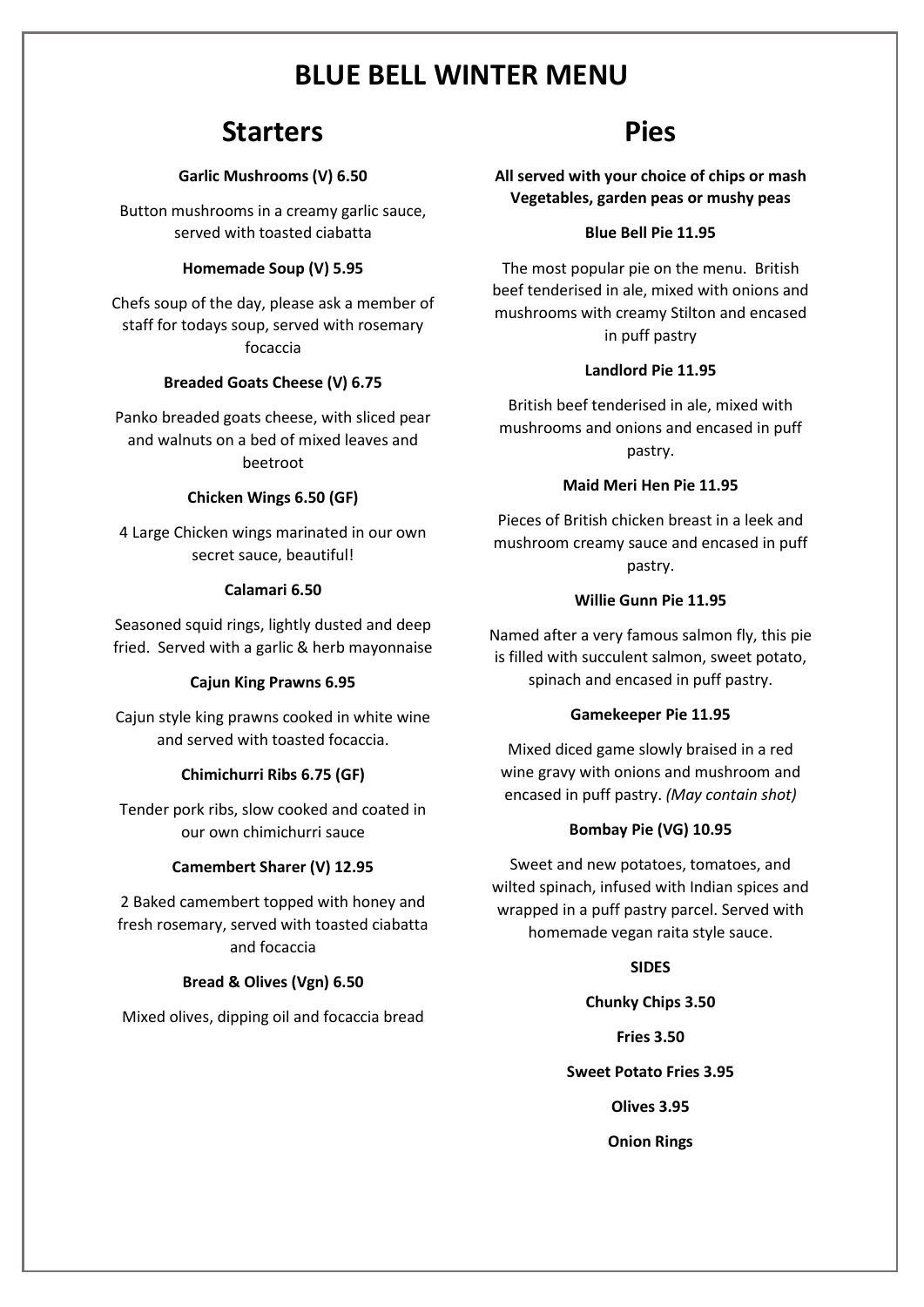# **Burgers**

# **Served with shoestring fries, onion rings and house coleslaw**

## **Blue Bell Burger 13.65**

Homemade 6oz British Beef patty, topped with smoked streaky bacon, mature cheddar cheese, BBQ sauce, served in a salad dressed roll

# **French Burger 13.65**

Homemade 6oz British Beef patty, topped with French brie and garlic infused fried onions, served in a salad dressed roll

# **Fleetwood Mac Burger 13.65**

Homemade 6oz British Beef patty, topped with smoked streaky bacon and macaroni cheese, served in a salad dressed roll

## **Flamenco Burger 13.65**

6oz Homemade British pork patty mixed with Spanish spicy chorizo, topped with Manchego cheese, avocado and homemade salsa, served in a salad dressed roll

### **Lamb & Mint Burger 13.65**

Homemade 6oz British minted Lamb burger, topped with tzatziki and Feta cheese in a salad dressed roll

# **Poacher Burger 13.65**

6oz mixed wild game burger topped with an apple cider & brandy chutney, melted cheddar cheese and smoked bacon on a salad dressed roll

### **Chicken Burger 13.50**

British chicken breast, coated in our own secret spice mix, served on a salad dressed roll

## **East Coast Burger 13.65**

Beer battered Grimsby haddock, on a bed of Jenga chips and topped with mushy peas on a toasted roll. Served with an extra of portion chunky chips and homemade tartar sauce.

## **The Plant Burger 13.65**

Moving Mountains Vegan burger, topped with vegan cheese, avocado and salsa in a salad dressed pretzel roll

### **Extras**

| Stilton 2.00            | Egg $2.00$ | <b>Bacon 1.50</b>   |
|-------------------------|------------|---------------------|
| <b>Onion Rings 3.50</b> |            | Extra Coleslaw 2.00 |

**Upgrade to Sweet Potato Fries 2.25**

# **Fish**

# **Fish & Chips 13.50**

Large beer battered Grimsby haddock, hand cut chips, mushy peas, homemade tartar sauce and a wedge of lemon.

# **Whitby Scampi 10.95**

9 pieces of Whitby Scampi, hand cut chips, garden peas, homemade tartar sauce and a wedge of lemon.

# **Cantabrian Cod 13.50**

Baked cod loin on a bed of new potatoes, chorizo, chickpeas and wilted spinach cooked in white wine and paprika.

# **Winter Salmon 12.95**

Skin on fresh salmon fillet and roasted root vegetables served with a honey and wholegrain mustard butter sauce.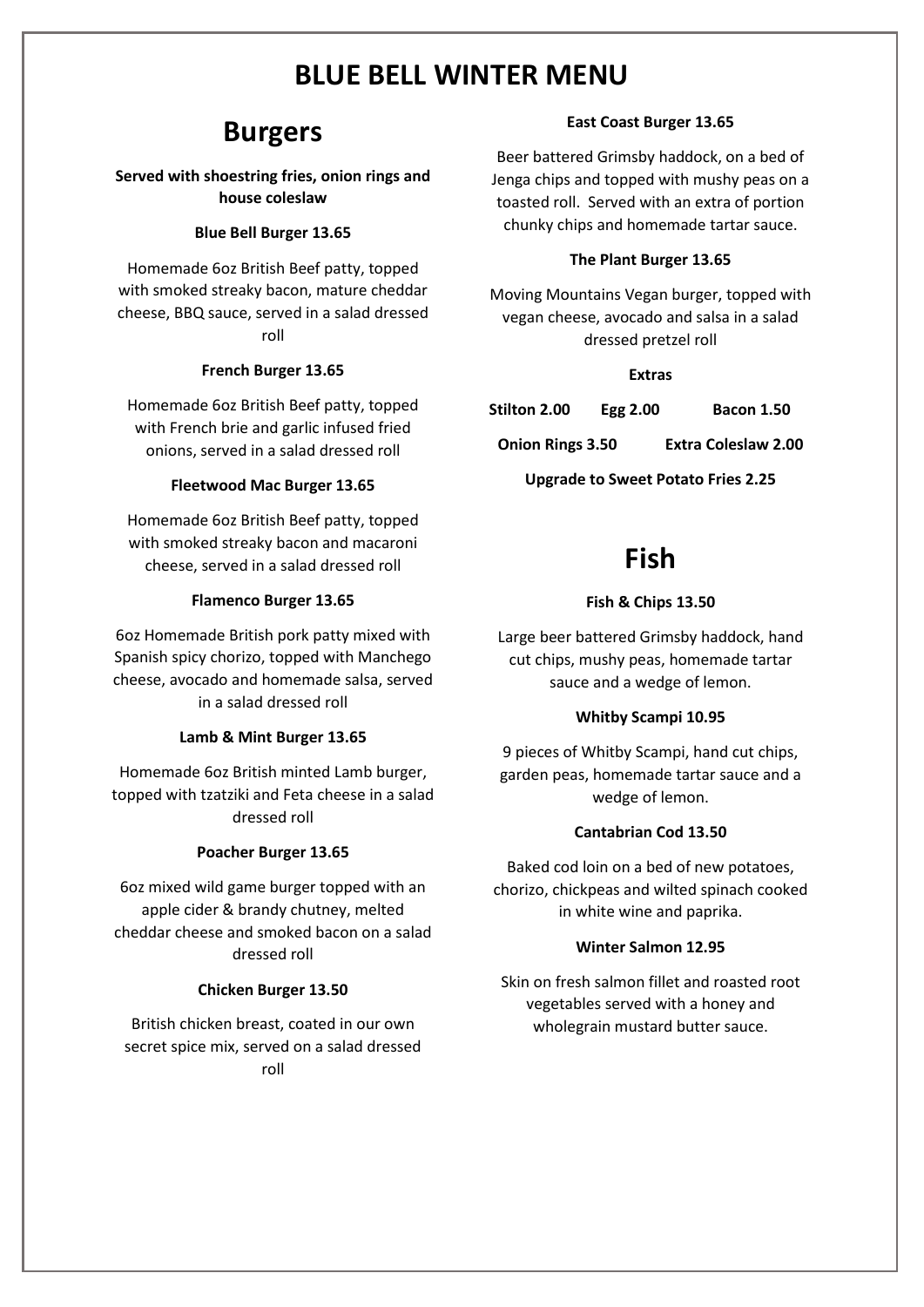# **Meat**

### **Rump 16.95**

8oz British rump steak, served with hand cut chips, grilled tomato, mushrooms and peas

# **Sirloin 21.95**

8oz British sirloin steak, served with hand cut chips, grilled tomato and peas

## *Add Surf Calamari 5.95*

*Add Surf Scampi 5.95*

## *Add Surf Prawns 5.95*

### **Gammon 13.50**

8oz British D cut gammon steak, served with hand cut chips, fried hens egg, garden peas and pineapple rings

## **Chicken Forestiere 12.95**

Butterflied British chicken breast, mashed potato, diane sauce and carrots, topped with candied bacon and crispy onions.

# **Sausage & Mash 12.95**

Pheasant and Venison Sausage served on a bed of mashed potato with caramelised onion gravy and garden peas

# **Steak & Stilton Salad 13.95**

A sliced 8oz British rump steak and creamy Stilton on a mixed leaf salad with our own house dressing.

# **Extras**

Peppercorn Sauce 3.50

Diane Sauce 3.50

Stilton Sauce 3.50

Beer Battered Onion Rings 3.50

Egg 2.00 - Homemade Coleslaw 2.50

Upgrade to Sweet Potato Fries 2.25

# **From the Garden**

# **Wild Mushroom Stroganoff (V, GF) 12.95**

A selection of wild forest mushrooms in a homemade stroganoff sauce. Served with white rice and garlic ciabatta.

# **Falafel Salad (VG GF) 11.95**

Home made falafel on a bed of mixed leaves topped with house salsa and vegan tzatziki.

# **Vegan Red Thai Curry (VG, GF) 12.50**

Homemade Thai red curry with mangetout, baby corn, squash, peppers and onions. Served with rice or chips.

# **Veggie Sausage & Mash (V) 11.95**

Vegetarian sausages on a bed of mashed potatoes with caramelised onion gravy and garden peas.

# **Pizzas**

*Italian stone-baked pizza bases*

# **The Cheese 10.50**

Sun blushed tomatoes, mozzarella with fresh basil and garlic oil.

# **The Veggie 11.95**

Sun blushed tomatoes, peppers, onions, garlic, mushrooms, olives and mozzarella, topped with basil

# **The Spicy 11.95**

Spicy chorizo, chicken, chillies, mozzarella and topped with fresh basil and chilli oil

# **The Meat 11.95**

Prosciutto ham, chicken, bacon and olives with mozzarella

# **The Goat 11.95**

Goats cheese, caramelised onion, rocket and mozzarella